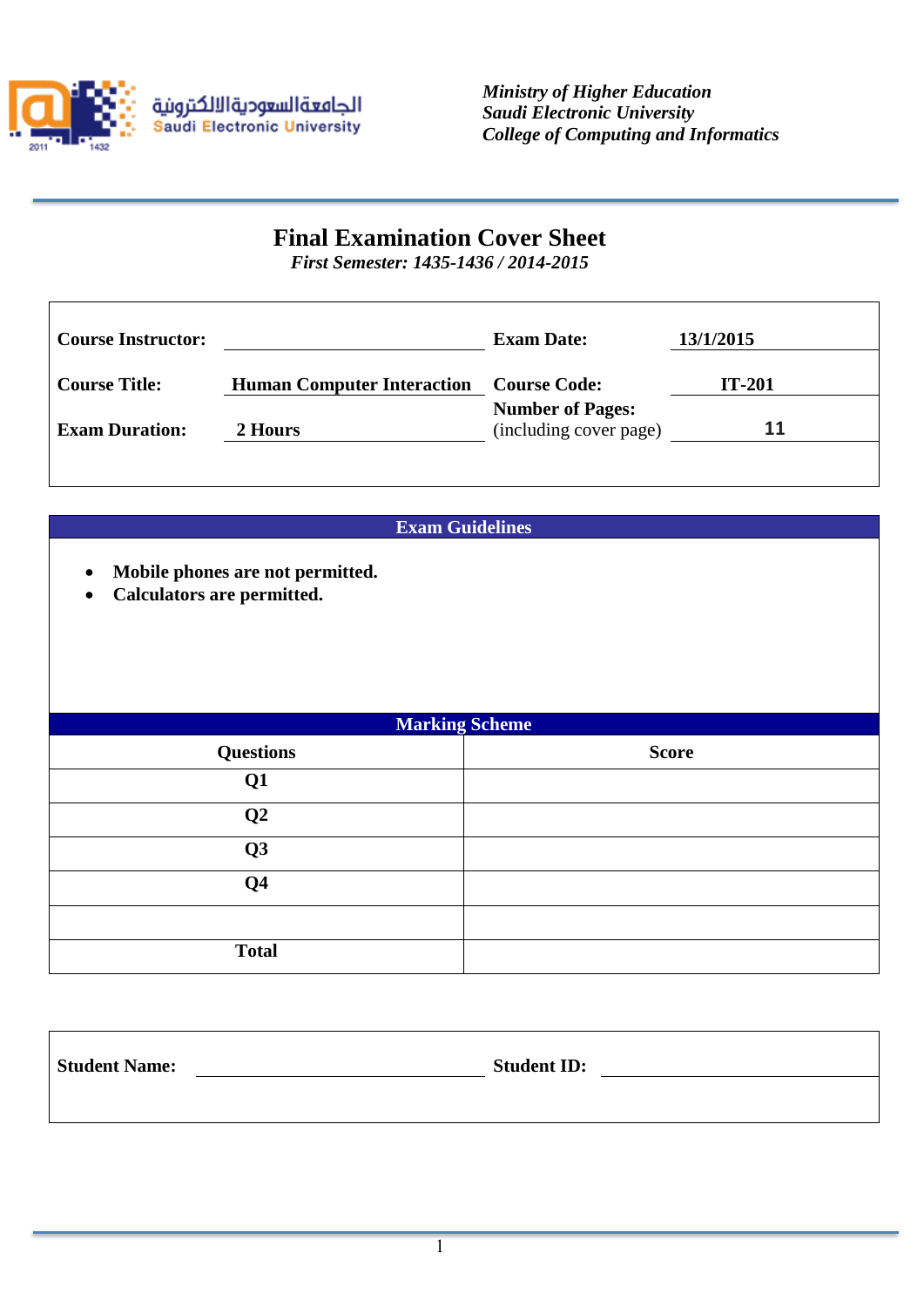

*Ministry of Higher Education Saudi Electronic University College of Computing and Informatics*

# **Question 1: Multiple Choice Questions** Circle the correct choice. There are a total of 40 MCQs. [40] 1. The four pillars of design are: a. Identify Business Needs, Determine Costs, Expert Review, Evaluation b. User-interface Requirements, Guidelines Documents and Processes, User-Interface Software Tools, Expert reviews/Usability testing c. Return on Investment, Role Specialization, Legal Issues, Social Impact d. Project Schedule, Project Process, Planning for Migration, Evaluating Results 2. Storyboarding is \_\_\_\_\_\_\_\_\_\_\_\_\_\_\_\_\_\_. a. Sharing typical user experiences as a story. b. Using pictures and graphs to describe the initial user-interface

- concepts, business rules, and automation assumptions.
- c. Conveying the high-level goals of the new system
- d. Weighing individual rights versus societal benefits
- 3. Universal Usability Testing
	- a. Is a quick approach to task analysis, prototype development, and testing with as few as three to six test participants.
	- b. Is testing interfaces with highly diverse users, hardware, software platforms, and networks.
	- c. Puts new interfaces to work in realistic environments or in a more naturalistic environment in the field for a fixed trial period.
	- d. Is a type of testing in which the users try to find fatal flaws in the system or otherwise destroy it.
- 4. The direct involvement of people in the collaborative design of the things and technologies they use is called \_\_\_\_\_\_\_\_\_\_\_\_\_\_\_\_.
	- a. Social impact statement
	- b. Scenario development
	- c. Participatory design
	- d. Model consolidation
- 5. This is not a golden rule of Interaction design
	- a. Cater to universal usability
	- b. Offer informative feedback
	- c. Design dialogs to yield closure
	- d. Prevent errors
	- e. All of these golden rules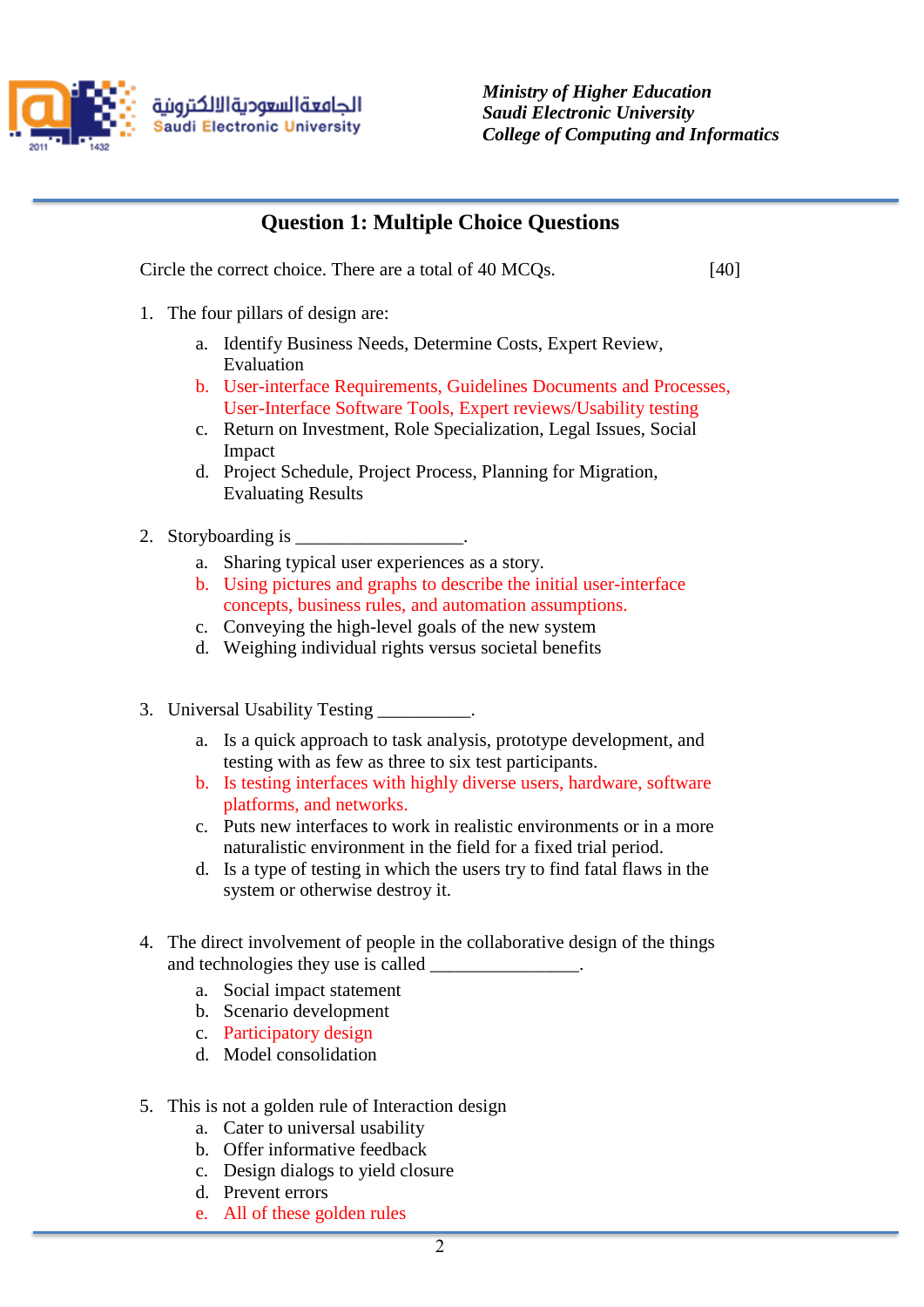

*Ministry of Higher Education Saudi Electronic University College of Computing and Informatics*

- 6. Following is not a knowledge associated with HCI.
	- a. Psychology

الجامعةالسعوديةالالكترونية **Saudi Electronic University** 

- b. Computer Science
- c. History
- d. Technical Writing
- 7. Retention over time means
	- a. Total number of interfaces which have multimedia content.
	- b. How long does it take for typical members of the community to learn relevant task?
	- c. How long does it take to perform relevant benchmarks?
	- d. All of above
	- e. None of Above
- 8. Augmented reality is  $\overline{\phantom{a}}$ 
	- a. The same thing as virtual reality
	- b. A type of dashboard displaying a large volume of information at one time.
	- c. An innovation in which users see the real world with an overlay of additional information.
	- d. The use of haptic interaction skills to manipulate objects and convert the physical form to a digital form.
- 9. The advantages of WYSIWYG word processors include all of the following except \_\_\_\_\_\_\_\_\_\_.
	- a. Users see a partial page of text.
	- b. The document is seen as it will appear when printed.
	- c. Cursor action is visible and cursor motion is natural.
	- d. Immediate display of the results of an action
- 10. Which of the following is not a characteristic of direct manipulation interfaces?
	- a. Visibility of the objects and actions of interest.
	- b. Menu selection and form fill-in.
	- c. Rapid, reversible, incremental actions.
	- d. Replacement of typed commands by a pointing action on the object of interest.
- 11. All of the following are good guidelines for use of icons except \_\_\_\_\_\_\_\_\_.
	- a. Represent the object or action in a familiar and recognizable manner.
	- b. Carefully consider three-dimensional icons; they are eye-catching but also can be distracting.
	- c. Limit the number of different icons.
	- d. Make the icon blend in with its background.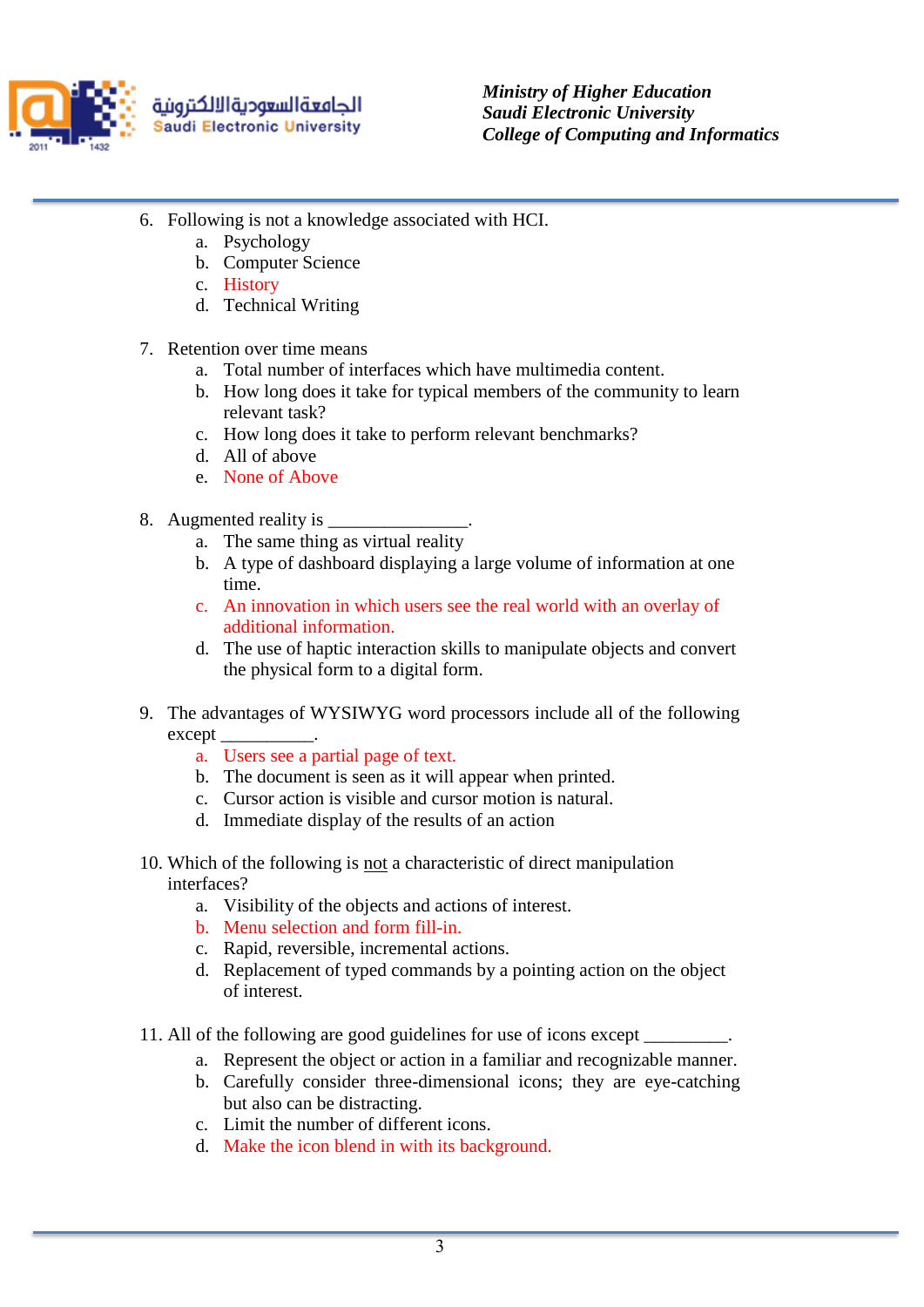

*Ministry of Higher Education Saudi Electronic University College of Computing and Informatics*

- 12. This is a usability requirement.
	- a. Portability
	- b. Minimize training time
	- c. Security
	- d. Interoperability
- 13. What three primary factors influence users' expectations and attitudes regarding response time?
	- a. Previous experiences, individual personality differences, and task differences
	- b. Skill level, previous experience, and task differences
	- c. Individual personality differences, skill level, and type of hardware
	- d. Previous experience, user goals, and skill level
- 14. For repetitive tasks, users prefer and will work more rapidly with
	- a. Variable response times
	- b. Longer response times
	- c. Shorter response times
	- d. Linear productivity
- 15. Under what conditions might a *slower* response rate might be more desirable?
	- a. A slower response rate is never more desirable. Users demand speed.
	- b. When increasing user think time can lead to better processing of information and fewer errors.
	- c. For software developers working on collaborative projects.
	- d. When web display variables cannot be controlled.
- 16. The size of a chunk of information a person can hold in short-term memory depends on \_\_\_\_\_\_\_\_\_.
	- a. Their familiarity with the material (knowledge and experience).
	- b. Their long-term memory
	- c. Their natural cognitive abilities
	- d. Their age and gender.
- 17. Which statement is not true about user response time?
	- a. Users generally prefer shorter response times.
	- b. Longer response times  $($  > 15 seconds) are disruptive.
	- c. Shorter response time leads to longer user think time.
	- d. A faster pace may increase productivity, but it may also increase error rates.
- 18. Speech and audio technologies are based on:
	- a. Speech store and forward
	- b. Discrete-word recognition and continuous-speech recognition
	- c. Voice information systems and speech generation
	- d. All of the above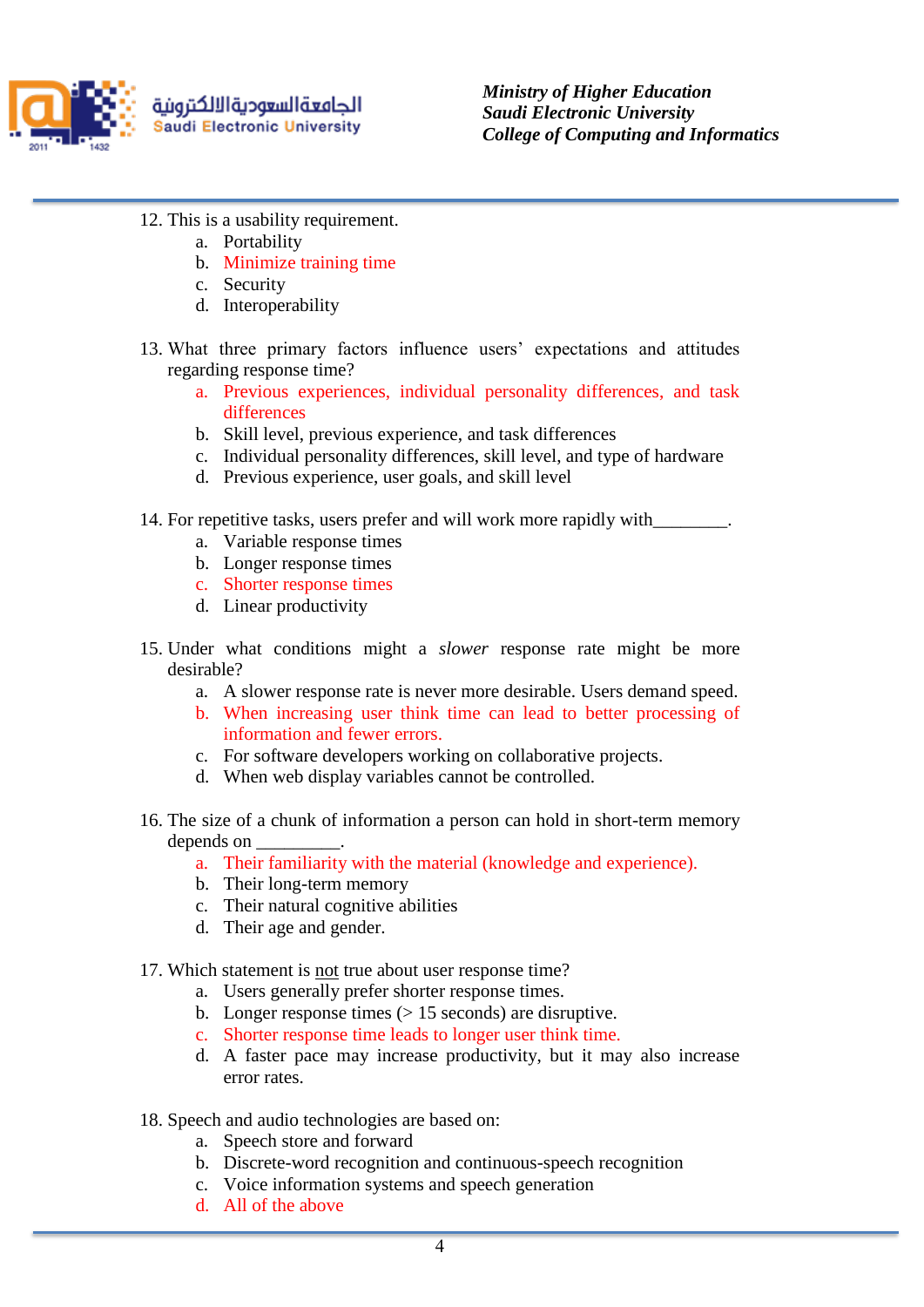

*Ministry of Higher Education Saudi Electronic University College of Computing and Informatics*

- 19. Almost all keyboards use the \_\_\_\_\_\_\_\_\_\_\_ layout.
	- a. ABCDE

الجامعةالسعوديةالالكترونية **Saudi Electronic University** 

- b. QWERTY
- c. Inverted-T arrangement
- d. Virtual

20. Synchronized scrolling is a type of coordination where

- a. The scroll bar of one window is coupled to another scroll bar, and action on one scroll bar causes the other window's contents to scroll in parallel.
- b. Coordinated windows can be used to support hierarchical browsing.
- c. Browser tabs allow you to view multiple web pages in the same browser without the need to open a new browser session.
- d. Scroll bars can automatically be turned on and off to conserve screen space.
- 21. Within a sequence, users should be offered some sense of  $\blacksquare$ 
	- a. When exceptions will likely occur.
	- b. System performance and its effect on task completion.
	- c. How far they have come and how far they have to go to reach the end.
	- d. When errors will be uncorrectable.
- 22. Twitter is an example of \_\_\_\_\_\_\_\_\_\_\_.
	- a. Microblogging
	- b. Texting
	- c. A discussion group
	- d. A Wiki
- 23. The design of image that scans for flaws in an entire circuit diagram, medical image, or newspaper layout called:
	- a. Monitoring
	- b. Diagnostics
	- c. Navigation
	- d. Image generation.
- 24. The three initial strategies that can reduce user frustration are \_\_\_\_\_\_\_\_\_\_\_.
	- a. Reduce long-term memory load, provide only very simple interfaces, and decrease automaticity.
	- b. Reduce short-term and working memory load, provide informationabundant interfaces, and increase automaticity.
	- c. Increase short-term and working memory load, provide informationabundant interfaces, and decrease automaticity.
	- d. Increase response times for simple tasks, increase short-term memory load only, increase automaticity.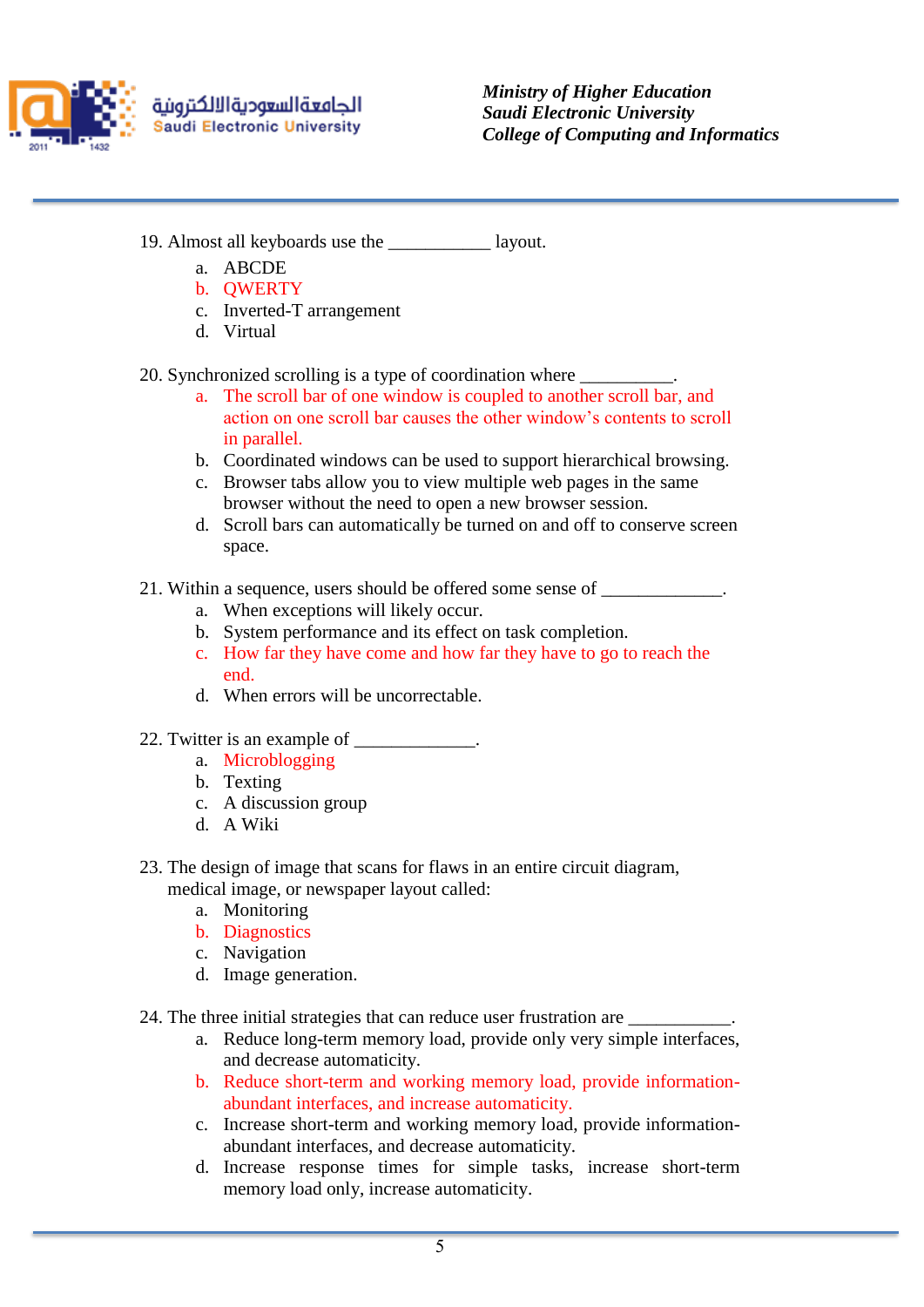

- 25. \_\_\_\_\_\_\_ is a combination of menus and form fill-in techniques.
	- a. Dialog box
	- b. Audio menu
	- c. Menu items
	- d. None of the above

# 26. Goals of Cooperation in collaboration

- a. Conference
- b. Meeting and decision support
- c. Electronic commerce
- d. All of the above

## 27. In Time/Space Matrix Model, Remote Interaction is

- a. Same place same time
- b. Same place different time
- c. Different place, same time
- d. Different place, different time
- 28. Scrolling menus are \_\_\_\_\_\_\_\_\_\_\_\_\_\_.
	- a. An attempt to replace menus and toolbars with one-inch tabs grouping commands by task.
	- b. A type of menu that displays all of the menu items on the screen at once but shows only items near the cursor at full size.
	- c. A type of menu that displays the first portion of the menu and an additional menu item, typically an arrow that leads to the next set of items in the menu sequence.
	- d. Another name for adaptive menus.
- 29. Collaborative web pages that are open for users to add or revise content are called \_\_\_\_\_\_\_\_.
	- a. Blogs
	- b. Digests
	- c. Wikis
	- d. ListServs
- 30. The main obstacle to speech recognition is
	- a. Increased cognitive load compared to pointing
	- b. Interference from noisy environments
	- c. Unstable recognition across changing users, environments, and time
	- d. All of the above
- 31. Which of the following is true about "Wikinomics"?
	- a. The cost for contribution is low
	- b. Editing a wiki is complicated
	- c. Tasks are not easily broken down into manageable pieces.
	- d. Wikis are based on recognized expert contributions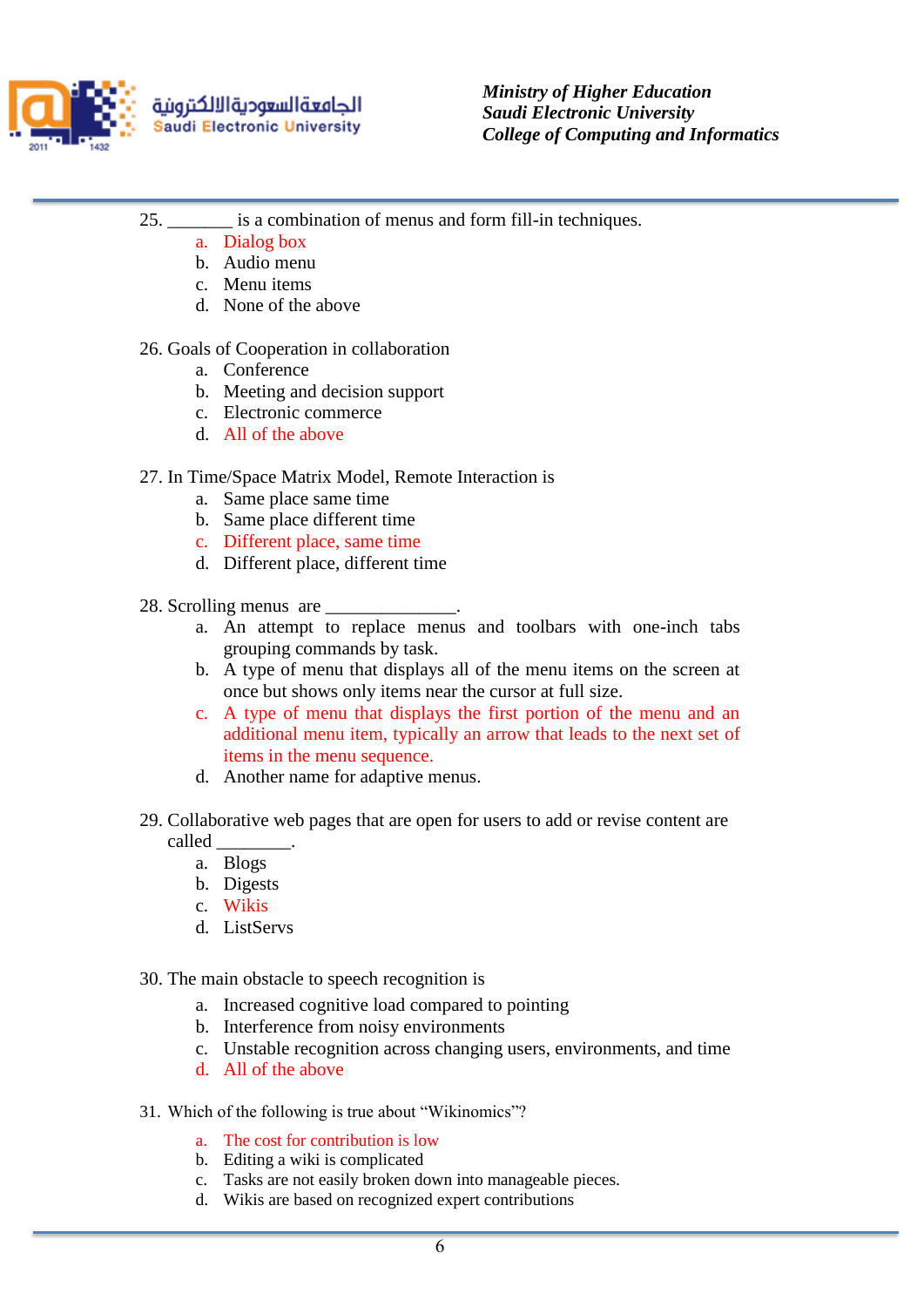

- 32. Tabbed browsing is a type of coordination where  $\equiv$ 
	- a. Windows can automatically be resized and arranged so that they do not overlap each other
	- b. Users can view multiple web pages in the same browser without the need to open a new browser session.
	- c. The current state of the display with all the windows and their contents is automatically saved.
	- d. Dependent windows are opened simultaneously in a nearby and convenient **location**
- 33. Embedded links \_\_\_\_\_\_\_\_\_\_\_\_\_.
	- a. Are distracting to users.
	- b. Waste screen space.
	- c. Permit items to be viewed in context.
	- d. Are useful for expert users.
- 34. Which one of the following is NOT a good rule for organizing menu contents into meaningful groups and sequences?
	- a. Create groups of logically similar items.
	- b. Form groups that cover all possibilities.
	- c. Make sure that some items overlap.
	- d. Use familiar terminology, but ensure that items are distinct from one another.
- 35.Which of the following is a good idea when designing menus for a small screen device like a phone?
	- a. Focus on simplicity, important functions, relegate others to other platforms
	- b. Present as many functions as possible
	- c. Always sequence menu items in alphabetical order
	- d. Don't worry about learnability
- 36. Guidelines for good use of color include all of the following except:
	- a. Use color conservatively.
	- b. Limit the number of colors
	- c. Use black and white in graphic displays for greater information density.
	- d. Consider the needs of color-deficient users.
- 37. \_\_\_\_\_ are useful when the hands and eyes of a user are busy.
	- a. Palettes
	- b. Menu maps
	- c. Tree structured menus
	- d. Audio menus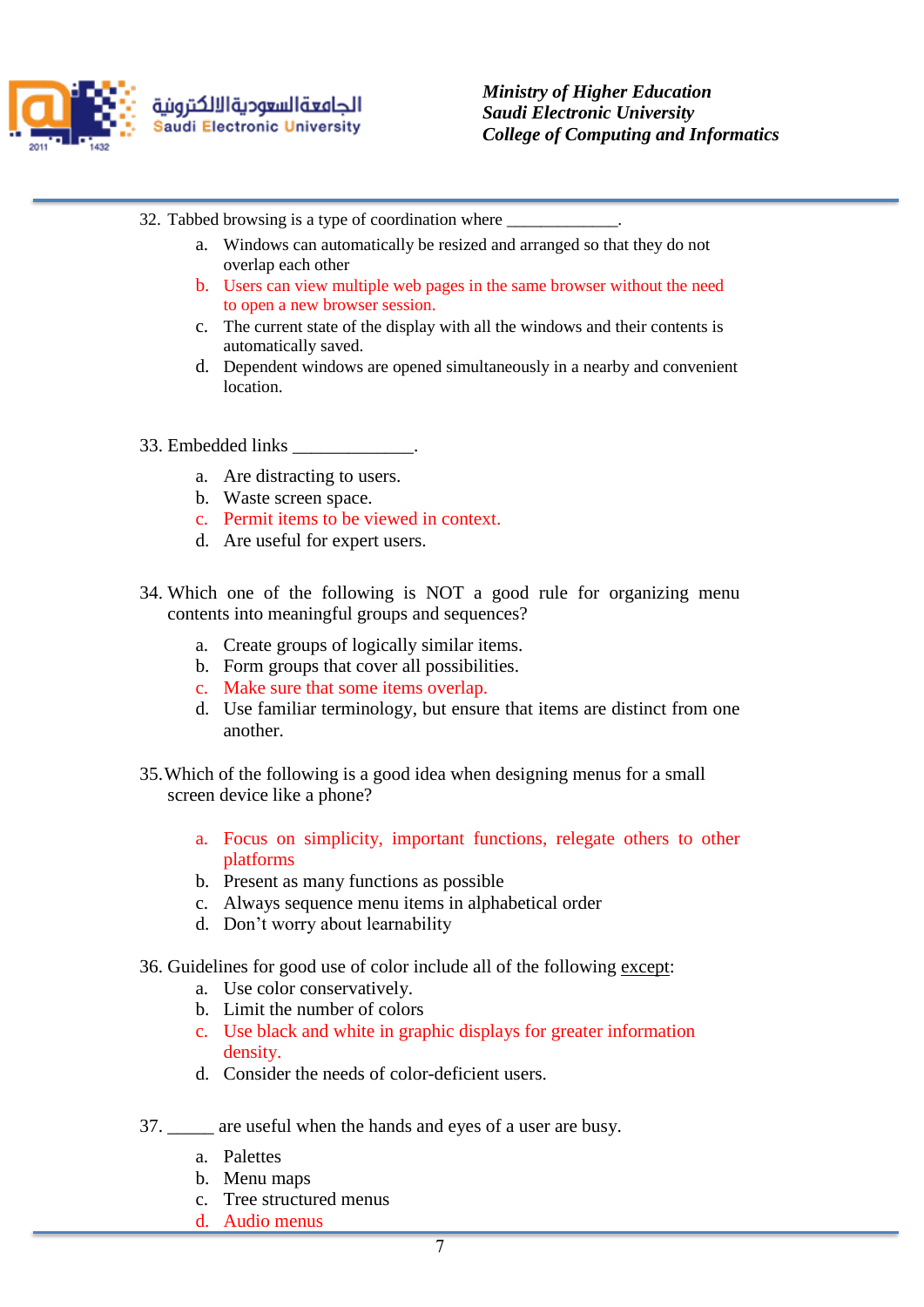

*Ministry of Higher Education Saudi Electronic University College of Computing and Informatics*

- 38. A speech generator is useful for users in all the following situations except when:
	- a. They have a long list of data entry items
	- b. Their visual channels are overloaded
	- c. They must be free to move around
	- d. When the environment is too brightly lit, too poorly lit
- 39. Users with motor disabilities often prefer over mice.
	- a. Touchpads and tablets
	- b. Directional pads and trackpoints
	- c. Joysticks and trackballs
	- d. Touchpads and joysticks
- 40. Linear menu sequences \_\_\_\_\_\_\_\_\_\_\_\_.
	- a. Are not effective for novice users performing simple tasks.
	- b. Guide the user by presenting one decision at a time.
	- c. Require more display space than simultaneous menus.
	- d. Give users a good overview of the choices.

#### **Question 2: True/False Questions**

|    | Write T for True and F for False against every question.<br>[20]                                                                                                                                |                                                |
|----|-------------------------------------------------------------------------------------------------------------------------------------------------------------------------------------------------|------------------------------------------------|
|    | 1. Can-You-Break-This tests is a usability testing which put new<br>interfaces to work in realistic environments or in a more naturalistic<br>environment in the field for a fixed trial period | $\begin{bmatrix} \quad \text{F} \end{bmatrix}$ |
| 2. | Expert review methods include Cognitive walkthrough and Heuristic<br>evaluation                                                                                                                 | $\lceil T \rceil$                              |
| 3. | System reliability means system should be available and online as<br>much as possible.                                                                                                          | $\Gamma$ T $\Gamma$                            |
|    | 4. One of the disadvantages of direct manipulation is visually present task<br>concepts.                                                                                                        | $\begin{bmatrix} \mathbf{F} \end{bmatrix}$     |
| 5. | Research shows that many novice users are fearful due to experience<br>with poor product design.                                                                                                | [T]                                            |
| 6. | Command language interfaces are easier to learn than direct<br>manipulation interfaces                                                                                                          | נו ו                                           |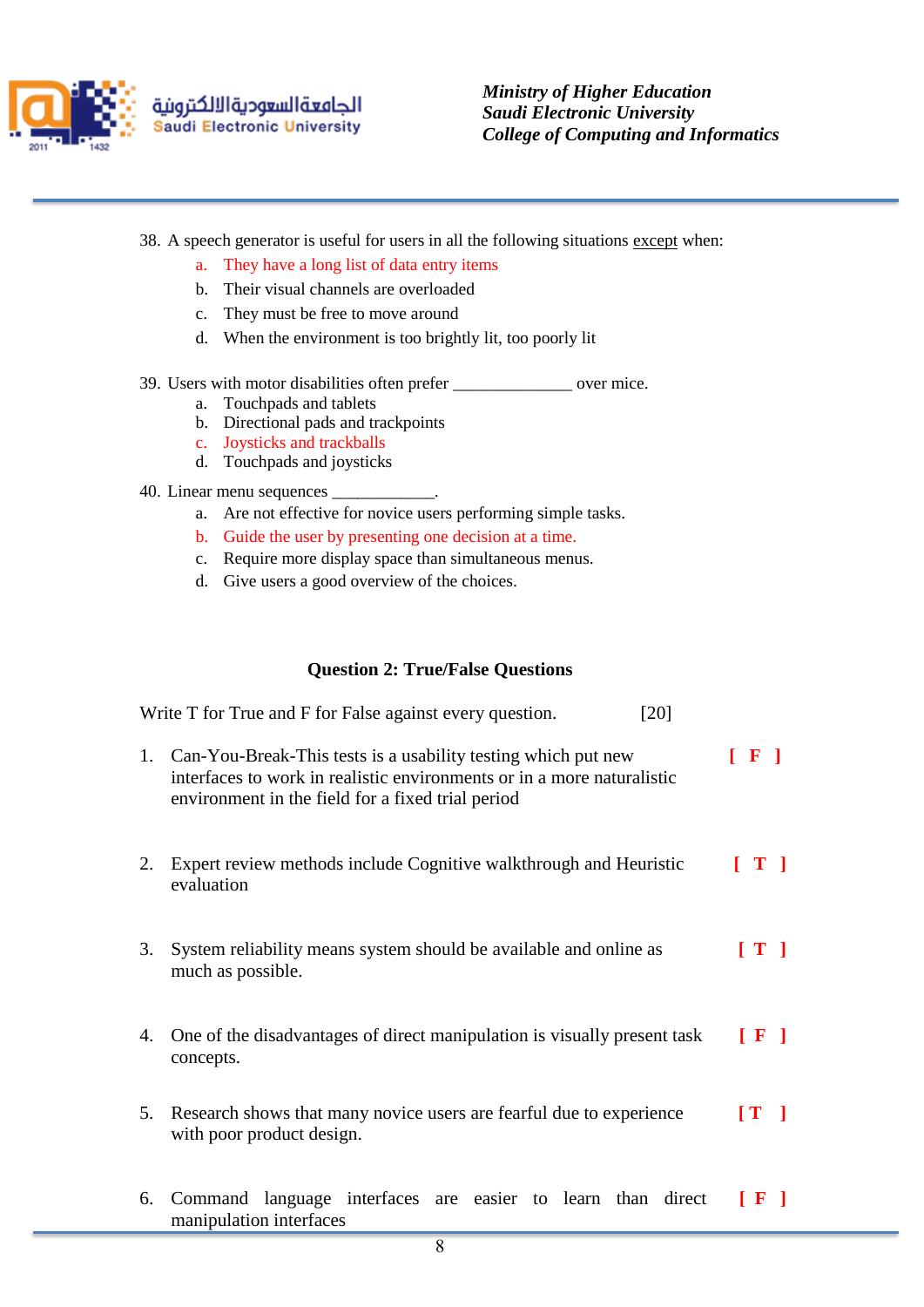

<mark>الجافعةالسعوديةالالكترونية</mark><br>Saudi Electronic University

*Ministry of Higher Education Saudi Electronic University College of Computing and Informatics*

| 7. | System messages should be meaningful, specific, and distinctive.                                                                              | $\lceil T \rceil$                              |
|----|-----------------------------------------------------------------------------------------------------------------------------------------------|------------------------------------------------|
| 8. | One of the eight golden rules of interface design suggests that<br>providing feedback for every user action is too distracting for the user.  | $\begin{bmatrix} \quad \text{R} \end{bmatrix}$ |
| 9. | If users have experienced rapid performance previously, they will<br>expect and demand it in future situations.                               | $\begin{bmatrix} T \end{bmatrix}$              |
|    | 10. Designer can reduce user frustration by designing for expert users first,<br>not for universal usability.                                 | $\mathbf{F}$ ]                                 |
|    | 11. When comparing input devices, a mouse is the most accurate for text<br>selection.                                                         | $\Gamma$ T $\Gamma$                            |
|    | 12. A speech generator is useful for users when they must be free to move<br>around                                                           | $\lceil T \rceil$                              |
|    | 13. Role-centered design emphasizes the users' tasks rather than the<br>applications and documents.                                           | $\Gamma$ T $\Gamma$                            |
|    | 14. As the menu depth increases, time and number of errors decreases.                                                                         | [F]                                            |
|    | 15. When comparing input devices, a touch screen is the most preferred for<br>data entry.                                                     | $\lceil F \rceil$                              |
|    | 16. The two-dimensional menus give users a good overview of the choices,<br>reduce the number of required actions, and allow rapid selection. | $\Gamma$<br>$\blacksquare$                     |
|    | 17. Wikipedia and LinkedIn are examples of competitive work.                                                                                  | $\begin{bmatrix} F \end{bmatrix}$              |
|    | 18. The last letter of the command is often used for the shortcut to favor<br>memorability                                                    | F <sub>1</sub>                                 |
|    | 19. Provide support for one-handed interaction is a strategy for creating an<br>interface optimized for a small screen device input           | [T]                                            |
|    | 20. Side-by-side placement of overview allows users to see the big picture<br>and the details at the same time.                               | $\begin{bmatrix} T \end{bmatrix}$              |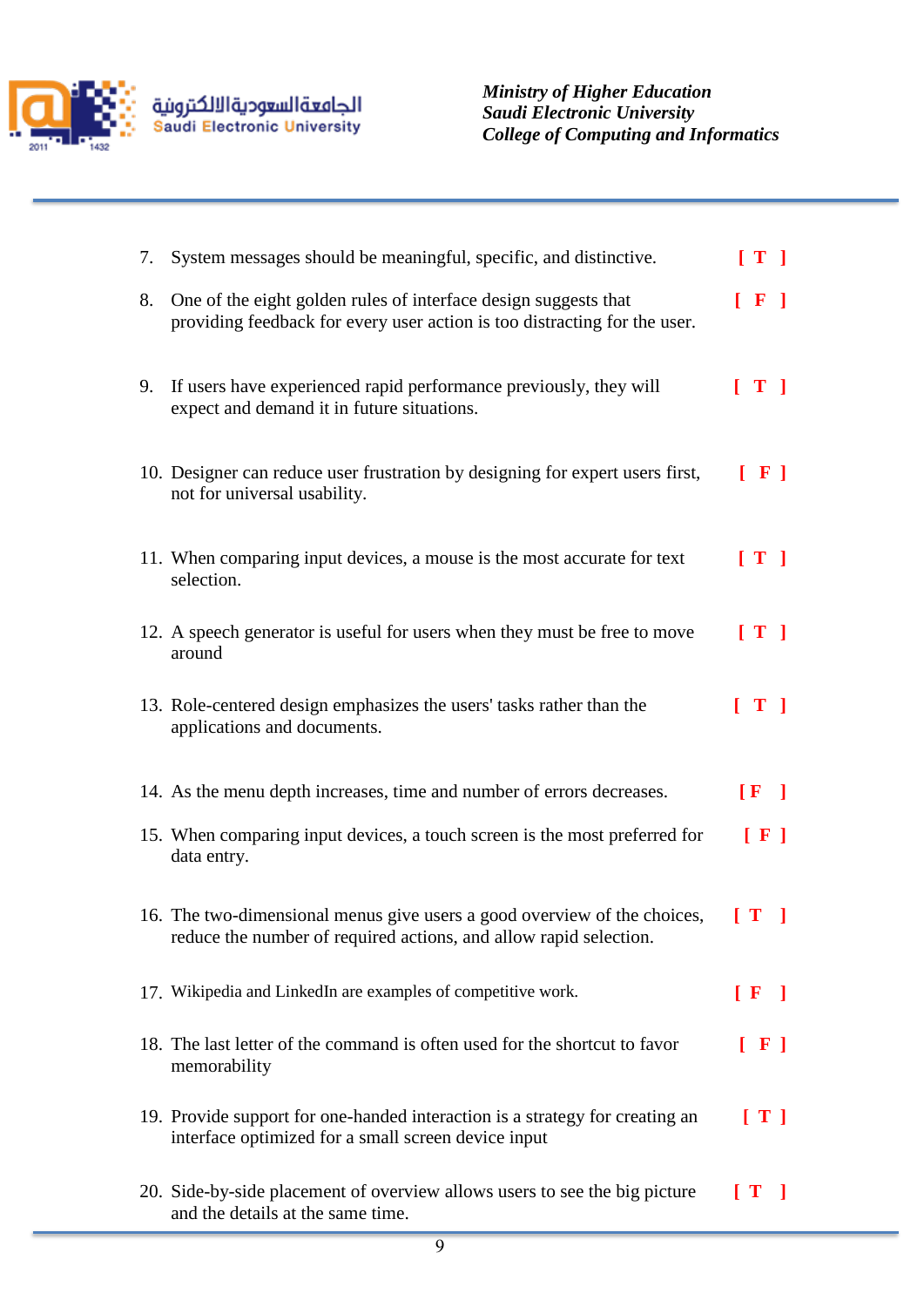

*Ministry of Higher Education Saudi Electronic University College of Computing and Informatics*

### **Short Essay Questions**

Elaborate in your own words and give appropriate explanation, model and example if necessary.

 $Q3$ :

A. List three examples of direct-control and three examples of indirect-control pointing devices? [3]

# **Direct control devices:**

- Lightpen
- Touchscreen
- Stylus

# **Indirect control devices:**

- Mouse
- Trackball
- Joystick
- Trackpoint
- Touchpad
- Graphics tablet
- A. Describe four characteristics of a well-written error message. [4] Any four of the following:
	- 1. Be as specific and precise as possible. Determine necessary, relevant error messages.
	- 2. Be constructive. Indicate what the user needs to do.
	- 3. Use a positive tone. Avoid condemnation. Be courteous.
	- 4. Choose user-centered phrasing.
	- 5. State the problem, cause, and solution.
	- 6. Consider multiple levels of messages.
	- 7. State brief, sufficient information to assist with the corrective action.
	- 8. Maintain consistent grammatical forms, terminology, and abbreviations.
	- 9. Maintain consistent visual format and placement.

# C. Briefly explain in your own words how role-centered design might improve a user's efficiency. [3]

Users get information and interface choices tailored the tasks they need to perform for a specific role. This could improve performance and reduce